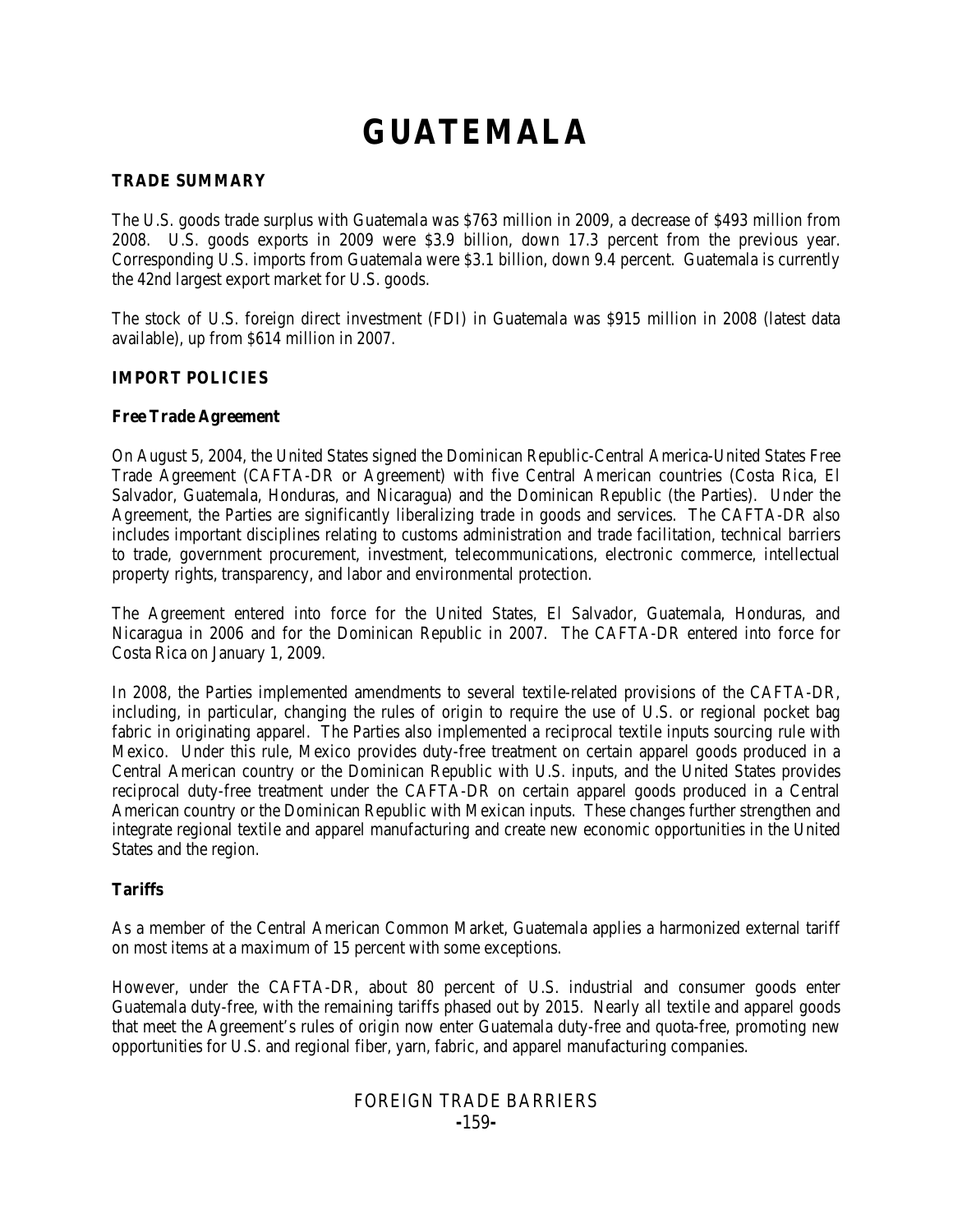Under the CAFTA-DR, more than half of U.S. agricultural exports now enter Guatemala duty-free. Guatemala will eliminate its remaining tariffs on nearly all agricultural products by 2020 (2023 for rice and chicken leg quarters and 2025 for dairy products). For certain products, tariff-rate quotas (TRQs) permit some immediate duty-free access for specified quantities during the tariff phase out period, with the duty-free amount expanding during that period. Guatemala will liberalize trade in white corn through expansion of a TRQ, rather than by tariff reductions.

#### **Nontariff Measures**

Under the CAFTA-DR, Guatemala committed to improve transparency and efficiency in administering customs procedures, including the CAFTA-DR rules of origin. Guatemala also committed to ensuring greater procedural certainty and fairness in the administration of these procedures, and all the CAFTA-DR countries must share information to combat illegal transshipment of goods.

U.S. companies have raised concerns that the Guatemalan customs authority has not provided adequate advance notice regarding administrative changes in documentation requirements for imported shipments, such as information needed on certifications of origin. The United States raised this issue with the customs authority and received assurances that future changes will be communicated in advance and will be available on the tax and customs website: http://portal.sat.gob.gt/sitio/.

#### **GOVERNMENT PROCUREMENT**

In August 2009, the Guatemalan Congress approved reforms to the Government Procurement Law, which simplified bidding procedures, eliminated the fee previously charged to receive bidding documents, and provided an additional opportunity for suppliers to raise objections to the bidding process. Foreign suppliers must submit their bids through locally registered representatives, a process that can place foreign bidders at a competitive disadvantage.

Under the CAFTA-DR, procuring entities must use fair and transparent procurement procedures, including advance notice of purchases and timely and effective bid review procedures, for procurement covered by the Agreement. Under the CAFTA-DR, U.S. suppliers are permitted to bid on most Guatemalan government procurement, including purchases by government ministries and state-owned enterprises, on the same basis as Guatemalan suppliers. The anticorruption provisions of the Agreement require each government to ensure under its domestic law that bribery in matters affecting trade and investment, including in government procurement, is treated as a criminal offense, or is subject to comparable penalties.

Guatemala is not a signatory to the WTO Agreement on Government Procurement**.**

# **EXPORT SUBSIDIES**

Under the CAFTA-DR, Guatemala may not adopt new duty waivers or expand existing duty waivers that are conditioned on the fulfillment of a performance requirement (*e.g.*, the export of a given level or percentage of goods). However, under the CAFTA-DR, Guatemala was permitted to maintain such measures through December 31, 2009, provided that it maintained the measures in accordance with its obligations under the WTO Agreement on Subsidies and Countervailing Measures. The U.S. Government is working with the Guatemalan government in an effort to ensure it implements its CAFTA-DR obligation.

# FOREIGN TRADE BARRIERS **-**160**-**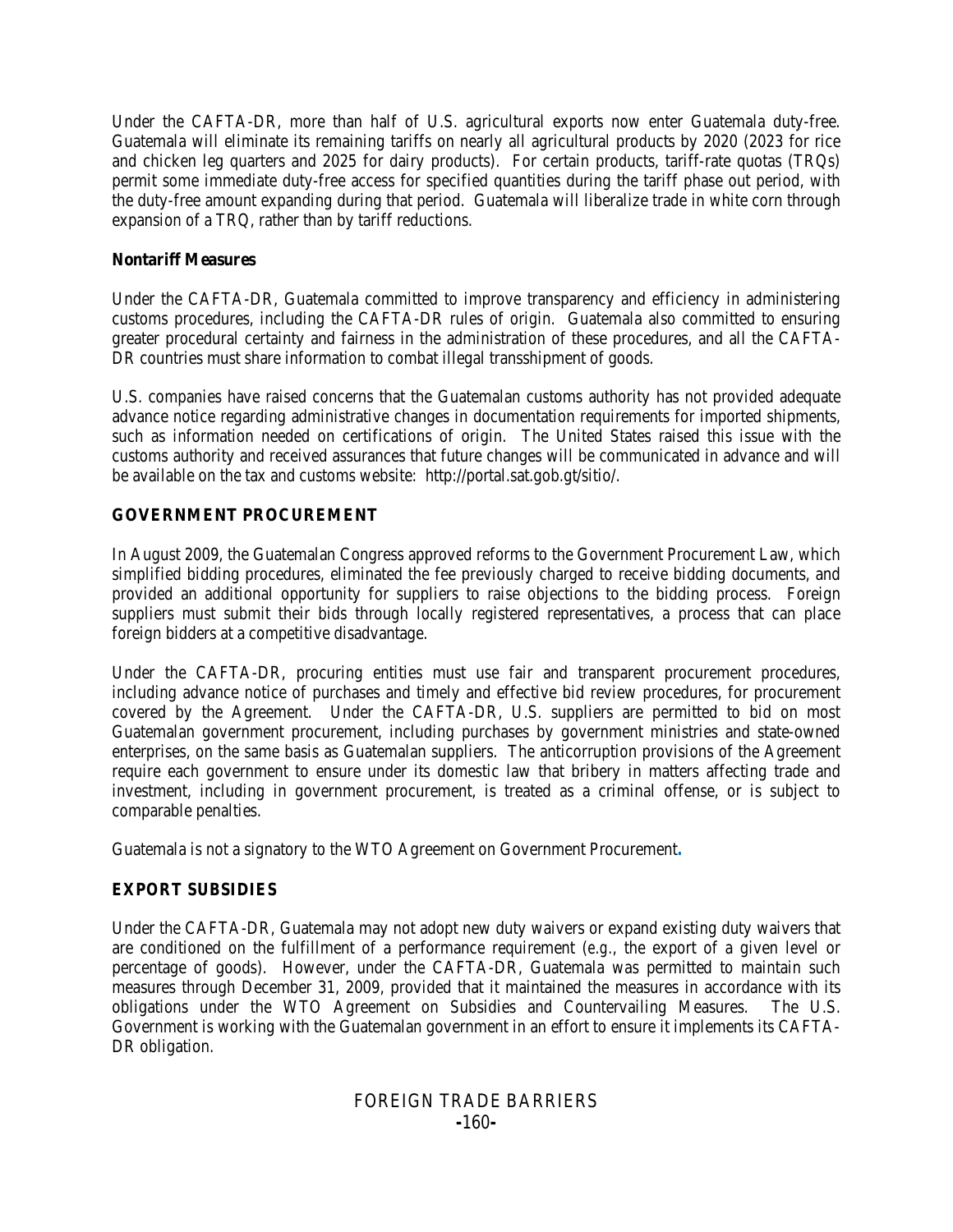Guatemala provides tax exemptions to investors in free trade zones and maintains duty drawback programs aimed mainly at garment manufacturing and assembly operations or "maquiladoras" (firms that are permitted to operate outside a free trade zone and still receive tax and duty benefits). The Law for the Promotion and Development of Export Activities and Drawback provides tax and duty benefits to companies that import over half of their production inputs/components and export their completed products. Investors in this sector are granted a 10 year exemption from both income taxes and the Solidarity Tax, which is Guatemala's temporary alternative minimum tax. Additionally, companies are granted an exemption from payment of tariffs and value added taxes on imported machinery, and a one year suspension (extendable to a second year) of the same tariffs and taxes on imports of production inputs and packing material. Taxes are waived when the goods are re-exported.

# **INTELLECTUAL PROPERTY RIGHTS (IPR) PROTECTION**

Guatemala was listed on the Watch List in the 2009 Special 301 report. Key concerns cited in the Report included the need to provide higher priority to, and greater resources for, combating piracy and counterfeiting and to enhance enforcement efforts by pursuing raids and prosecutions against not just small scale sellers but also against the manufacturers of pirated and counterfeit goods.

The CAFTA-DR provides for improved standards for the protection and enforcement of a broad range of IPR, including: protections for patents, trademarks, undisclosed test and other data submitted to obtain marketing approval for pharmaceuticals and agricultural chemicals, and for digital copyrighted products such as software, music, text, and videos; and further deterrence of piracy and counterfeiting. To implement its CAFTA-DR IPR obligations, Guatemala undertook legislative reforms providing for stronger IPR protection and enforcement.

The United States will continue to monitor Guatemala's implementation of its IPR obligations under the CAFTA-DR.

# **SERVICES BARRIERS**

Under the CAFTA-DR, Guatemala granted U.S. services suppliers substantial access to its services market, including for financial services.

The Guatemalan Congress is considering an insurance law that would strengthen supervision of the insurance sector and allow foreign insurance companies to open branches in Guatemala. This law would also require foreign insurance companies to fully capitalize in Guatemala.

Guatemala has agreed to ensure reasonable and nondiscriminatory access to essential telecommunications facilities. It also has agreed to ensure that major suppliers provide interconnection at cost oriented rates. Concerns remain over the ability of the Guatemalan telecommunications regulator – the Superintendency of Telecommunications – to do so. The United States continues to work with the Guatemalan government to ensure compliance with its obligations under the CAFTA-DR.

In addition, some other market access issues remain. Public notaries must be Guatemalan nationals. Foreign enterprises may provide licensed professional services in Guatemala only through a contract or other relationship with an enterprise established in Guatemala. Under the CAFTA-DR, U.S. insurance companies may establish wholly owned subsidiaries and joint ventures and will be allowed to establish branches by July 1, 2010.

# FOREIGN TRADE BARRIERS **-**161**-**